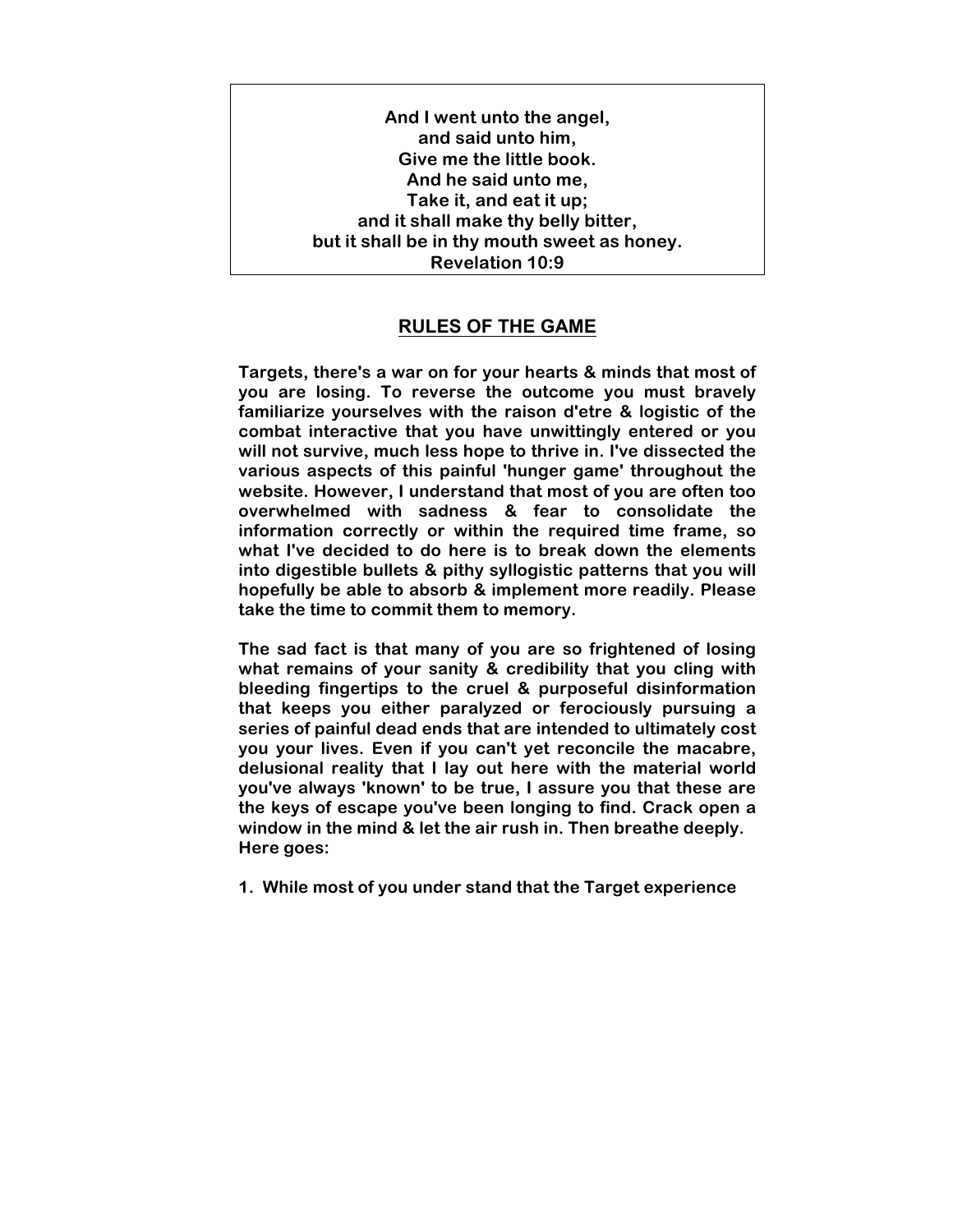**was affecting your lives long before you were conscious that a race of predators had marked you, the turning point began about 6 years ago in the year 2008. That was when the planned period of AWAKENING began. While not all of us were initiated into the awakening process at the same time, that was when first wave of recipients received their initial shock. I myself was among them.** 

**2. What we are being awakened to is the fact that we were born into a virtual game world that is on the cusp of launching it's END GAME (or END OF AGE) event. Remember, AWAKENING=REVELATION.** 

**3. Many of the world's religions identified this period in history as the cessation of an Age, among them Sumerian mysticism, Mayan, Chinese, New Age &, of course, Christianity.** 

**4. The timeline for this period in history is specifically encoded in the biblical books of Daniel & Revelation. However, to access the 'keys' that Christ provided to escape this dangerous similitude requires an in depth understanding, if not memorization, of the entire biblical codex. (Institutional 'Christianity' is purposefully integrated with an abundance of occult pagan practice so as to steer the masses far from the straight path out of this mess.)** 

**5. I made the case in other writings that Targets share the Israelite bloodline & that we are currently experiencing the Divine Re-gathering described in most of the books of the bible. (see the 'Valley of Dry Bones', Ezekiel 37)** 

**6. Although ostensibly it appears as though there exist a multiplicity of players, there really are only 2 sides. Christ was the son of the only living God. However, there are OTHER gods on this earth who are NOT living. They are those we call the fallen angels & each of them has constructed his own version of religious expression. (Evidently the terms 'living' & 'dead' are esoteric game world definitions that the uninitiated, like you & I, can only guess about.) During this latter day period, the false institutions & mystics of angelic powers are either in the process of consolidating into a single philosophical lump or are engaged in coordinated political militancy.**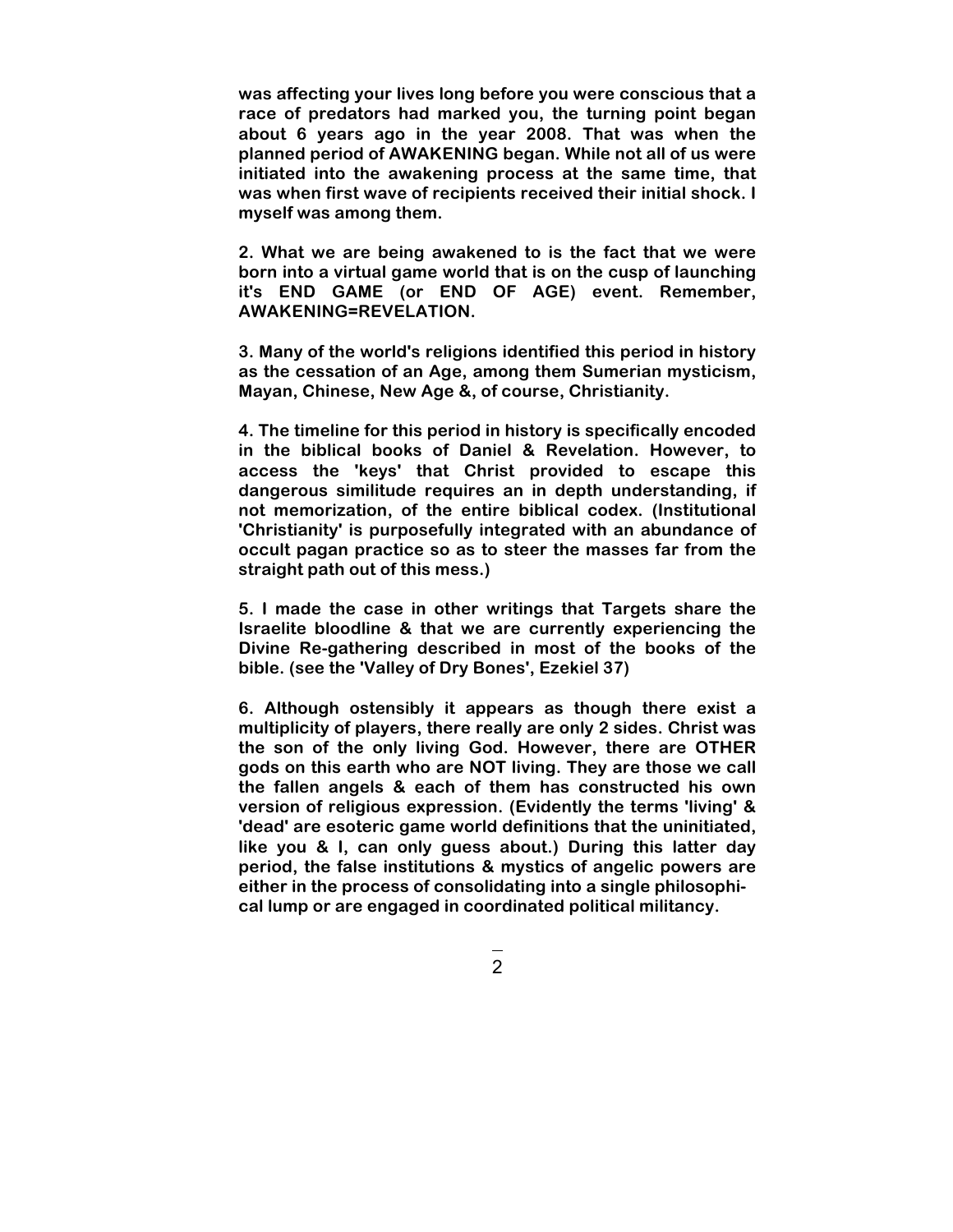**While their unbridled quest for power sets the stage for perpetual in-fighting, there is little doubt that they are united in a conspiratorial effort against the God that LIVES & His family (that's us).** 

**Keep not thou silence, O God: hold not thy peace, and be not still, O God. 2 For, lo, thine enemies make a tumult: and they that hate thee have lifted up the head. 3 They have taken crafty counsel against thy people, and consulted against thy hidden ones. 4 They have said, Come, and let us cut them off from being a nation; that the name of Israel may be no more in remembrance. 5 For they have consulted together with one consent: they are confederate against thee.... Psalms Chapter 83:1-5**

**Let no man beguile you of your reward in a voluntary humility and worshipping of angels.... Colossians 2:18**

**7. Our enemies have expended ample amounts of time, money & energy, persuading the uninitiated masses that the burgeoning humanist philosophical agenda ought to be adopted as the inerrant vision of every broad thinking 'intellectual**'**. This vision expressly denies that there is a fierce & unmerciful adversary whose ultimate aim is to not only control & enslave, but to literally exterminate most of the human species. Sadly, unwitting Christians are routinely quoting the Oprah mantra that all religions worship the same god. Sadly, unbridled innocence & denial will only serve to place them on that wide path to destruction. Remember, we are biblically commanded to be as little children before the Most High God, but wise as serpents when it comes to confronting our enemies.** 

**Behold, I send you forth as sheep in the midst of wolves: be ye therefore wise as serpents, and harmless as doves. Matthew 10:16**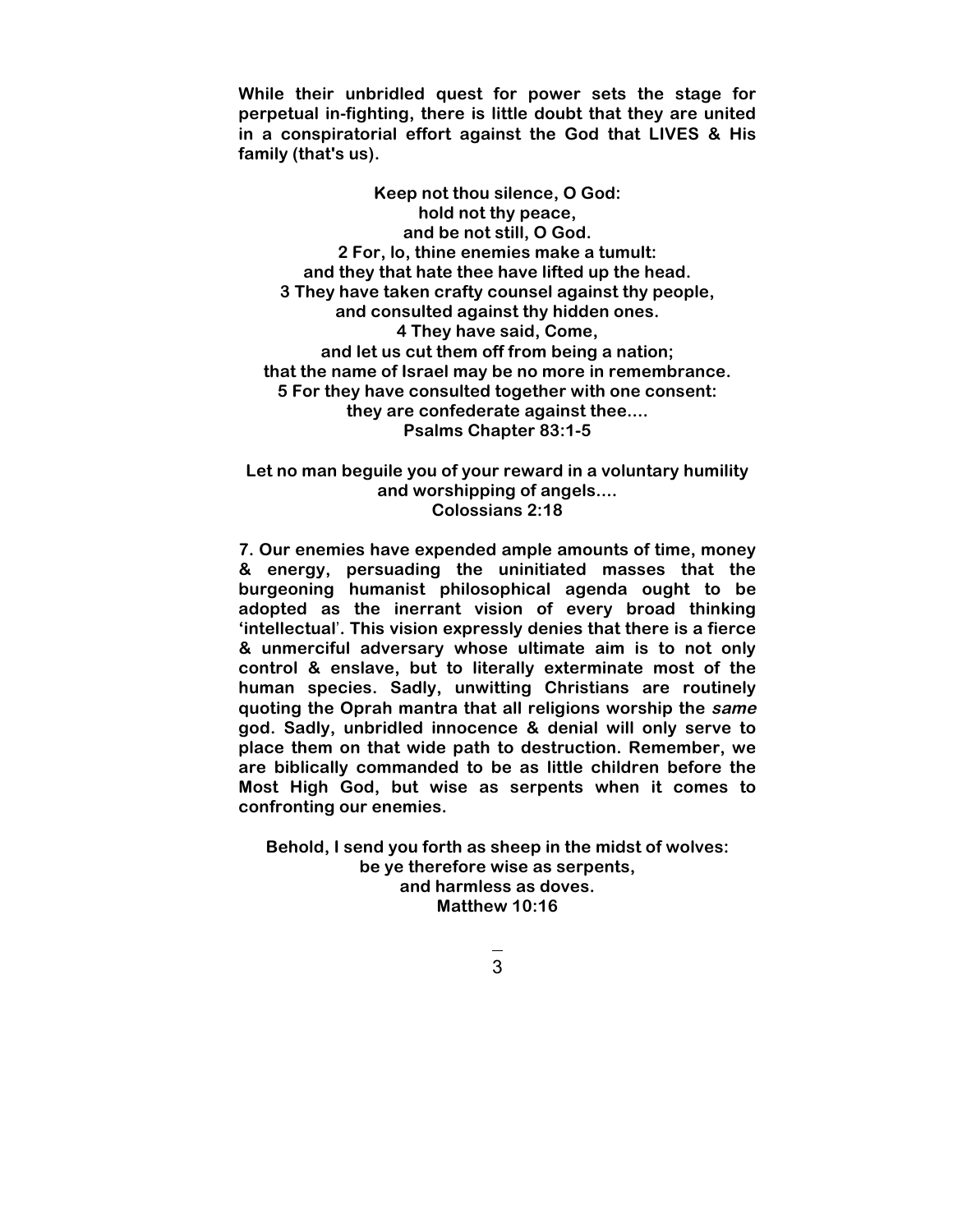**8. Not only have our enemies succeeded in convincing much of the world that we are capable of co-existing with them in love & harmony, but they have perpetuated the dangerous notion of spiritual ascendancy through New Age practices. Such practices, such as opening the various chakras, are purposefully designed to steer our souls through malevolent portals where we can be held in dangerous captivity, hopelessly longing for the authentic gateways of spiritual freedom.** 

**For of this sort are they which creep in houses, & lead captive silly women laden with sins, led away with divers lusts, Ever learning, & never able to come to the knowledge of the truth. 2 Timothy 3:6-7**

> **…thou hadst a whore's forehead, thou refusedst to be ashamed. (an open third eye) Jeremiah 3:3**

**9. We may be trapped in a virtual game world but you must never succumb to the false notion that it has been designed merely to bring you to a place of personal ascendancy. Unfortunately, many have been seduced by this rampant lie & will suffer the consequences of blind trust. This is certainly no time for foolish complacency. Once brought into captivity on enemy territory, the adversary can literally alter the visual at will. Never forget that if this were a polyana world, Christ would not have had to hang on a cross in order to provide us with the Great Hope. According to His words most of us are fated to perish in this world unless we are able to discern TRUTH from LIE.** 

> **Christ**"**s words: Enter ye in at the strait gate: For wide is the gate, & broad is the way, that leadeth to destruction, & many there be which go in thereat: Because strait is the gate, & narrow is the way,**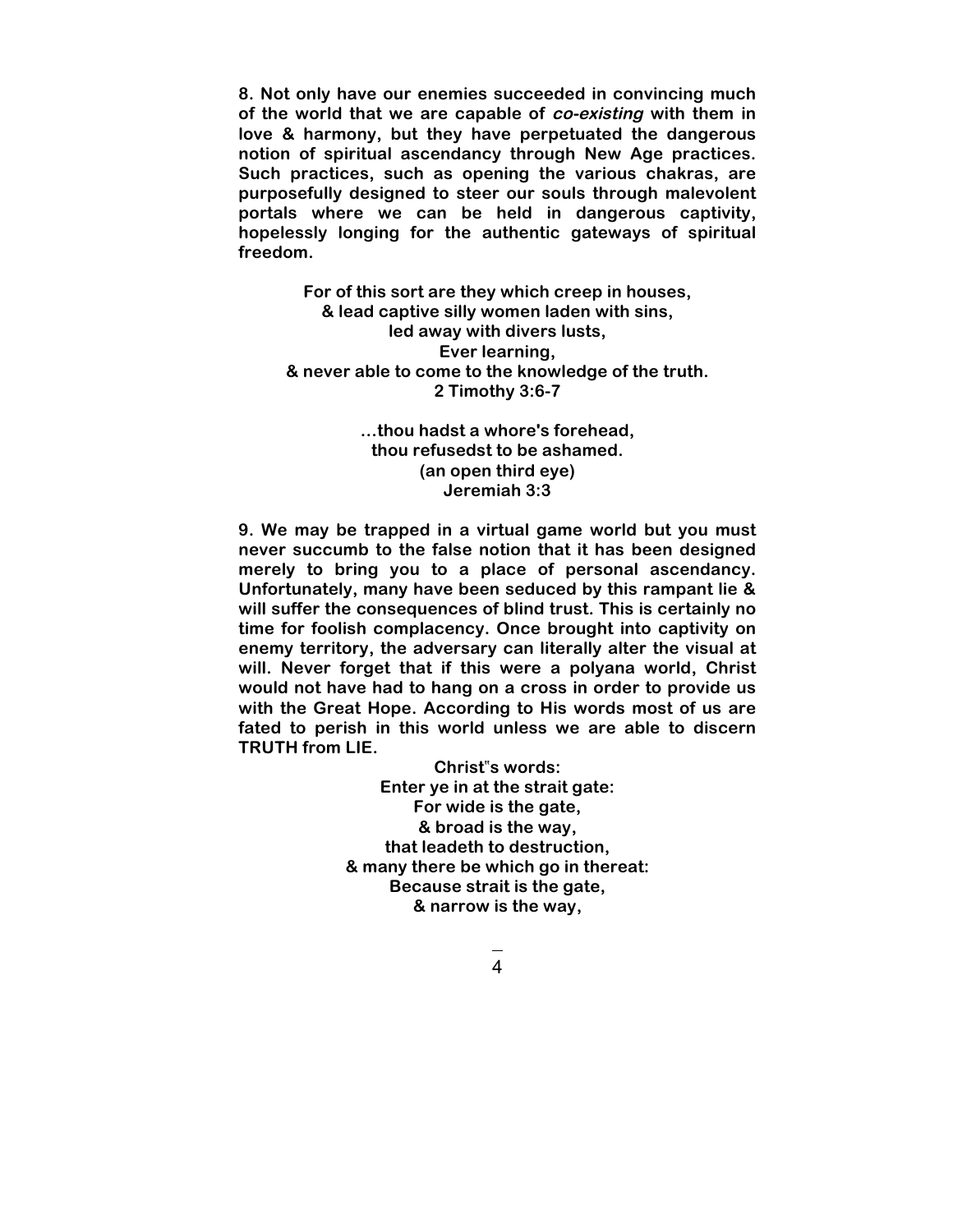**which leadeth unto life, & few there be that find it. Matthew 7:13-14**

**Paul: And with all deceivableness of unrighteousness in them that perish; because they received not the love of the truth, that they might be saved. 2 Thessalonians 2:10**

**Christ**"**s words:**

**The thief cometh not, but for to steal, and to kill, and to destroy: I am come that they might have life, and that they might have it more abundantly. John 10:10**

**10. Left to our own judgmental devices we cannot possibly hope to survive this situation, especially given the fact that according to the book of Revelation conditions are poised to escalate rapidly & in the near future. However, there is a very real hope-a hope that I know to be true:** 

**Neither is there salvation in any other: for there is none other name under heaven given among men, whereby we must be saved. Acts 4:12**

> **Jesus saith unto him, I am the way, the truth, & the life.... John 14:6**

**11. Please take the time to memorize what I will tell you herethat Christ divulged the exit requirements in the passage that follows. I suggest you commit it to memory immediately & follow instructions:** 

> **SYLLOGISTIC SEQUENCE= IF ye continue in MY WORD THEN ye are my DISCIPLES**

 $5\frac{1}{2}$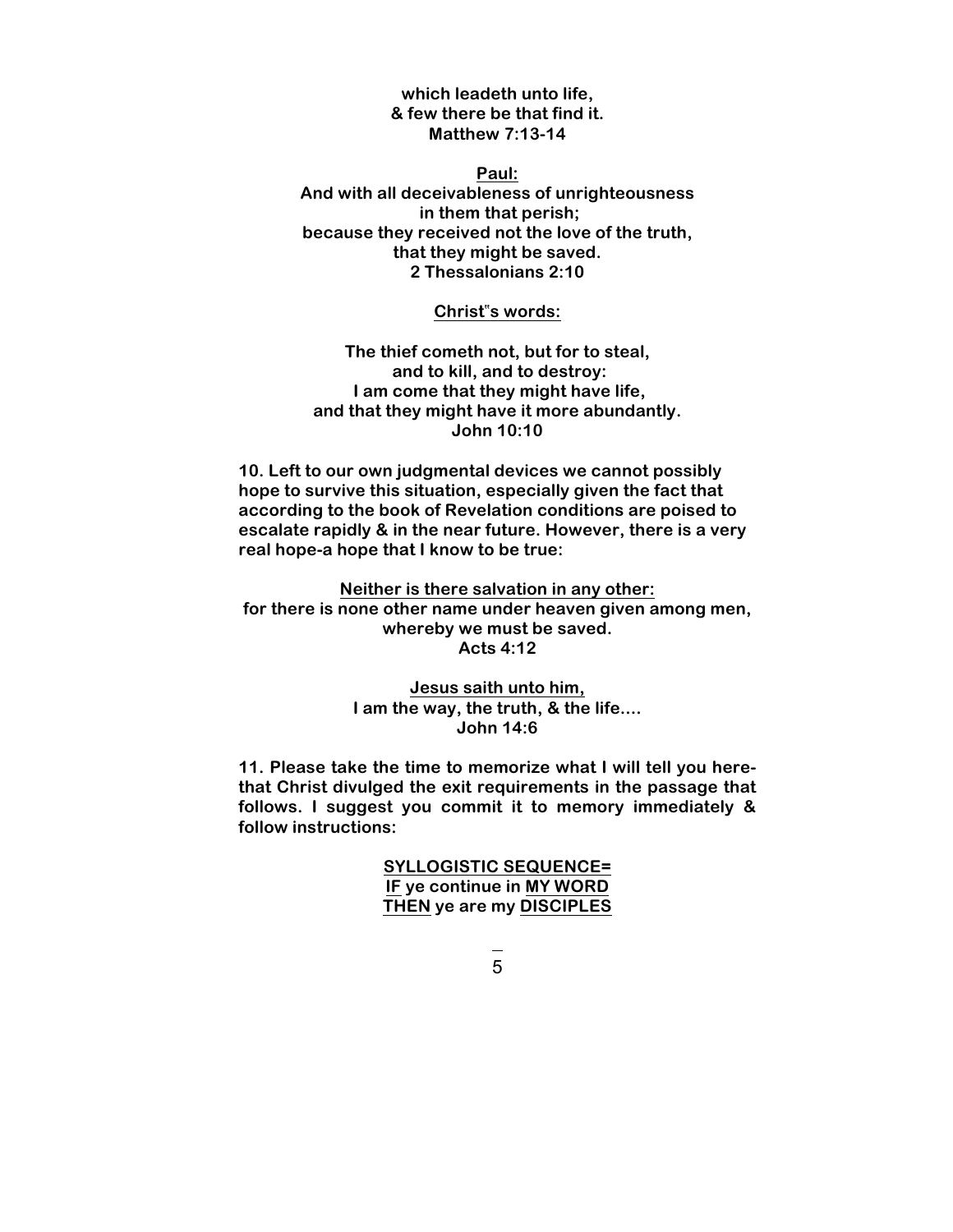## **THEN ye shall KNOW THE TRUTH THEN the truth shall MAKE YOU FREE**

**Understand that 'Continuing in the Word' means SERIOUS STUDY! For me it meant reading the bible through 7 times within an 8 month period before receiving the calling to teach (discipleship). Since starting 2 years ago, I've circled through the book over 50 times. Moreover, every scripture must be taken LITERALLY! Yes, it is also a metaphorical work, but exclusive focus on the metaphorical will not be sufficient to compel the closing of the nightmarish portals through which you've slipped, nor will it open the cherished gateways of promise we all seek.** 

**12. If you commit to seeking the Way, the Truth & the Life through biblical study, then you will learn about the imperatives that are designed to weed out the moral men from the boys. Among them are the following:**

- **You must love God with all your heart, mind & soul.**
- **You must forgive unconditionally-no exceptions**
- **You must be willing to love as Christ loved.**
- **You must have a resolute commitment to not only seek Truth, but to seek 'ALL TRUTH'.**

**Pilate therefore said unto him, Art thou a king then? Jesus answered, Thou sayest that I am a king. To this end was I born, and for this cause came I into the world, that I should bear witness unto the truth. Every one that is of the truth heareth my voice. John 18:37**

**10 And with all deceivableness of unrighteousness in them that perish;**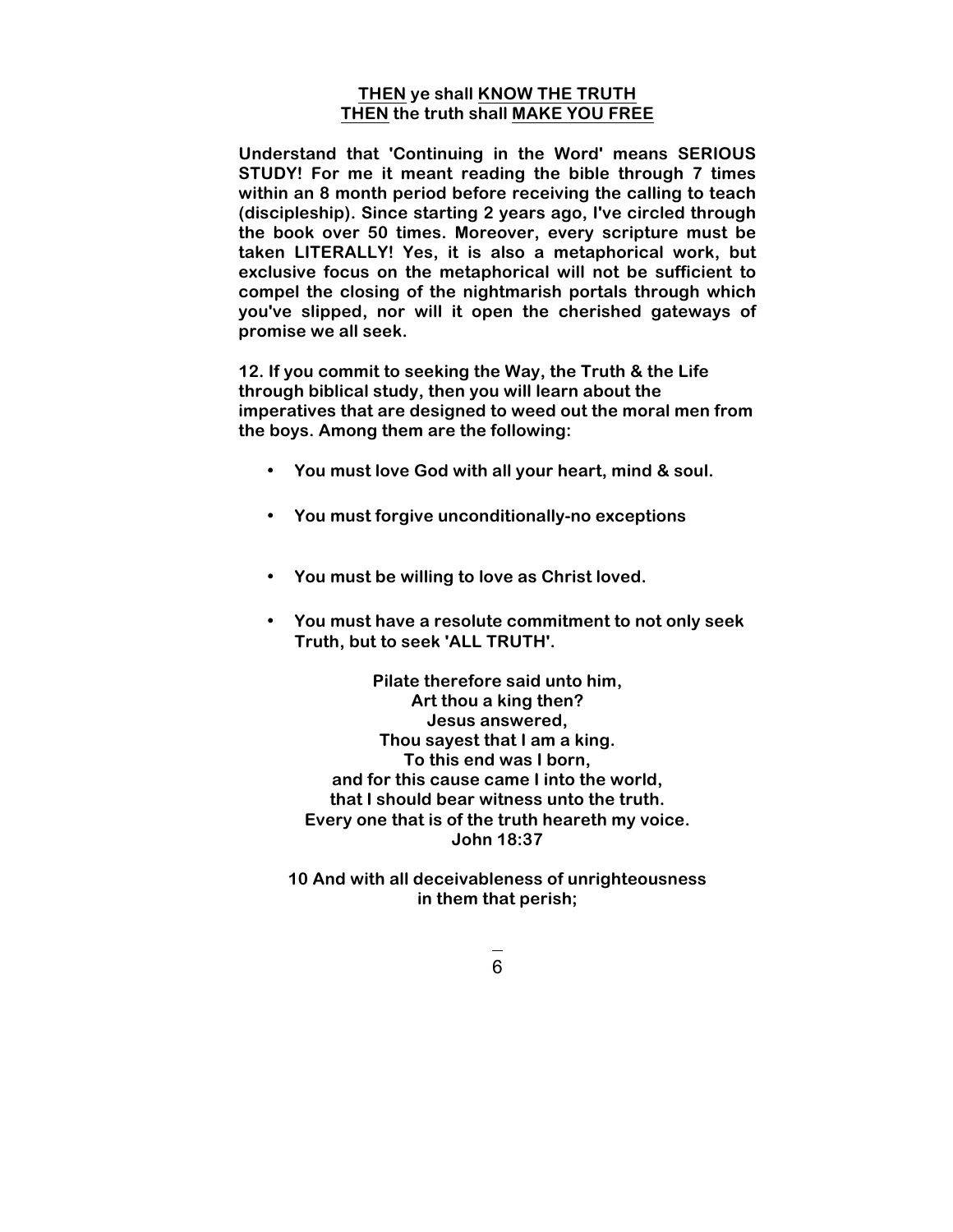**because they received not the love of the truth, that they might be saved. 11 And for this cause God shall send them strong delusion, that they should believe a lie: 12 That they all might be damned who believed not the truth, but had pleasure in unrighteousness. 2Thessalonians 2:10-12**

- **You must complete the ritualistic expression of adult water baptism in front of witnesses.**
- **You must drink of Christ's cup (ie-Communion). This is the commitment to walk down the path he walked including, yes, the Via Delarosa if necessary to receive the promised life eternal. Remember, according to historical records, with the exception of John who was exiled to the Isle of Patmos where he wrote his 'Revelation', all of Christ's disciples died as martyrs. Peter, it is written, was crucified upside down. Yet, remember more one thing, these men were convinced that they were on the path to immortality. Does this mean every Christian must be martyred? No, of course not. But every Christian must make the commitment to fight the good fight regardless of the**

**cost. If you participate in the communion ritual without a clear understanding of what this means you will only hurt yourselves.**

## **For he that eateth and drinketh unworthily, eateth and drinketh damnation to himself, not discerning the Lord's body. 1Corinthians 11:29**

**If you continue in the Word with the right heart, eventually your 'nakedness' will be covered with the wedding garment that is suitable for you to attend the marriage supper of the Lamb. What is that garment? It is the Holy Spirit that is sent to:** 

• **comfort you in this difficult walk (John 16:7)**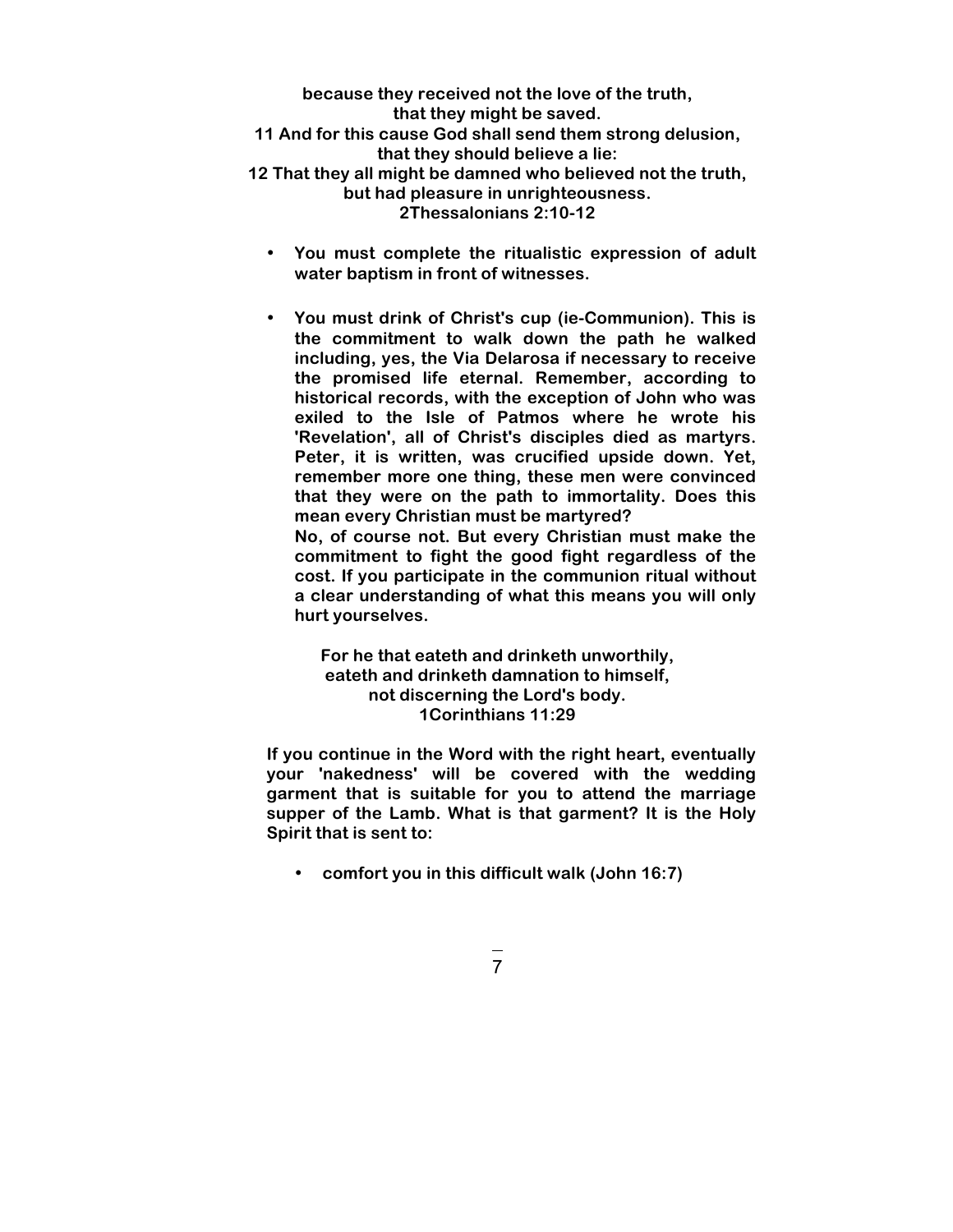- **speak & guide you into the Truth (John 16:13)**
- **help you to pray more effectively (Romans 8:26) &**
- **train you as to how to speak & comport before your enemies (Luke 12:11-12)**

14. For those of you who are in communication with a "spirit", **it is imperative that you test it daily according to the admonishment given to us by John.** 

> **Beloved, believe not every spirit, but try the spirits whether they are of God….**

**1john 4:1Paul warned: For if he that cometh preacheth another Jesus, whom we have not preached, or if ye receive another spirit, which ye have not received, or another gospel, which ye have not accepted, ye might well bear with him. 2Corinthians 11:4**

**You can speak this command:** 

**"Truth before the Most High God in the name of Yeshua, you may not speak to or through me unless you are able to declare that Yeshua of Nazareth is your Lord & Savior & that you are His representative in this world."**

**15. We have a promise of rescue given by the Living God expressly to the house of Israel:** 

**Moses speaking: And it shall come to pass, when all these things are come upon thee, the blessing and the curse, which I have set before thee, and thou shalt call them to mind among all the nations, whither the LORD thy God hath driven thee, 2 And shalt return unto the LORD thy God, and shalt obey his voice**

8 and 2010 and 2010 and 38